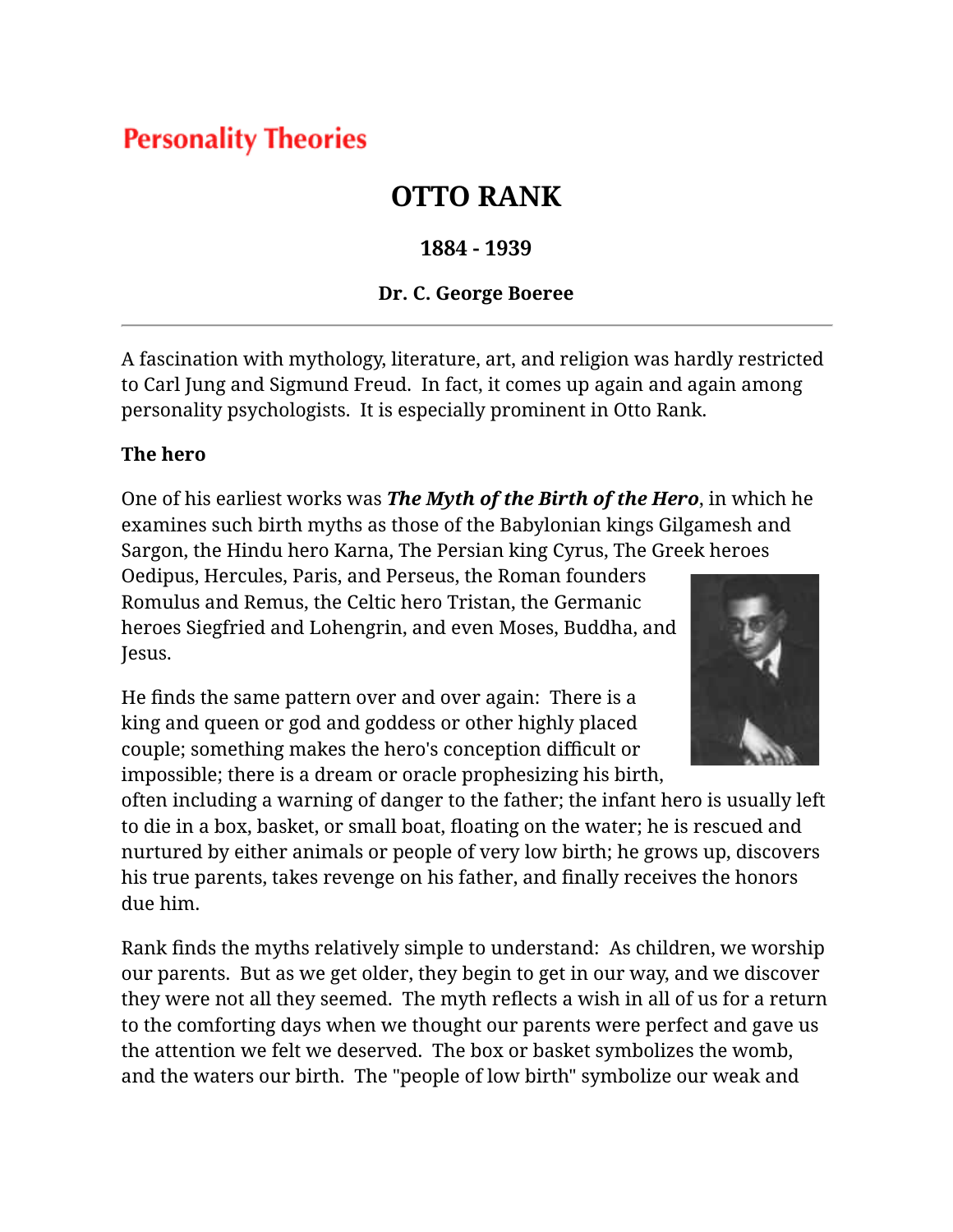unappreciative parents. The king and queen symbolize what they should be like. And the revenge is our anger at how they have mistreated us.

But notice that Rank doesn't bring sexuality into the picture, and doesn't refer to a collective unconscious. The myths are simply the expressions different cultures have given to common childhood experiences. His interpretation may not be perfect, but its humility is refreshing!

### **The artist**

Rank also tackles the difficult issue of artistic creativity. On the one hand, Rank says, the artist has a particularly strong tendency towards glorification of his own will. Unlike the rest of us, he feels compelled to remake reality in his own image. And yet a true artist also needs immortality, which he can only achieve by identifying himself with the collective will of his culture and religion. Good art could be understood as a joining of the material and the spiritual, the specific and the universal, or the individual and humanity.

This joining doesn't come easily, though. It begins with the **will**, Rank's word for the ego, but an ego imbued with power. We are all born with a will to be ourselves, to be free of domination. In early childhood, we exercise our will in our efforts to do things independently of our parents. Later, we fight the domination of other authorities, including the inner authority of our sexual drives. How our struggle for independence goes determines the type of person we become. Rank describes three basic types:

First, there is the **adapted type**. These people learn to "will" what they have been forced to do. They obey authority, their society's moral code, and, as best as they can, their sexual impulses. This is a passive, duty-bound creature that Rank suggests is, in fact, the average person.

Second, there is the **neurotic type**. These people have a much stronger will than the average person, but it is totally engaged in the fight against external and internal domination. They even fight the expression of their own will, so there is no will left over to actually do anything with the freedom won. Instead, they worry and feel guilty about being so "willful." They are, however, at a higher level of moral development than the adapted type.

Third, there is the **productive type**, which Rank also refers to as the artist, the genius, the creative type, the self-conscious type, and, simply, the human being. Instead of fighting themselves, these people accept and affirm themselves, and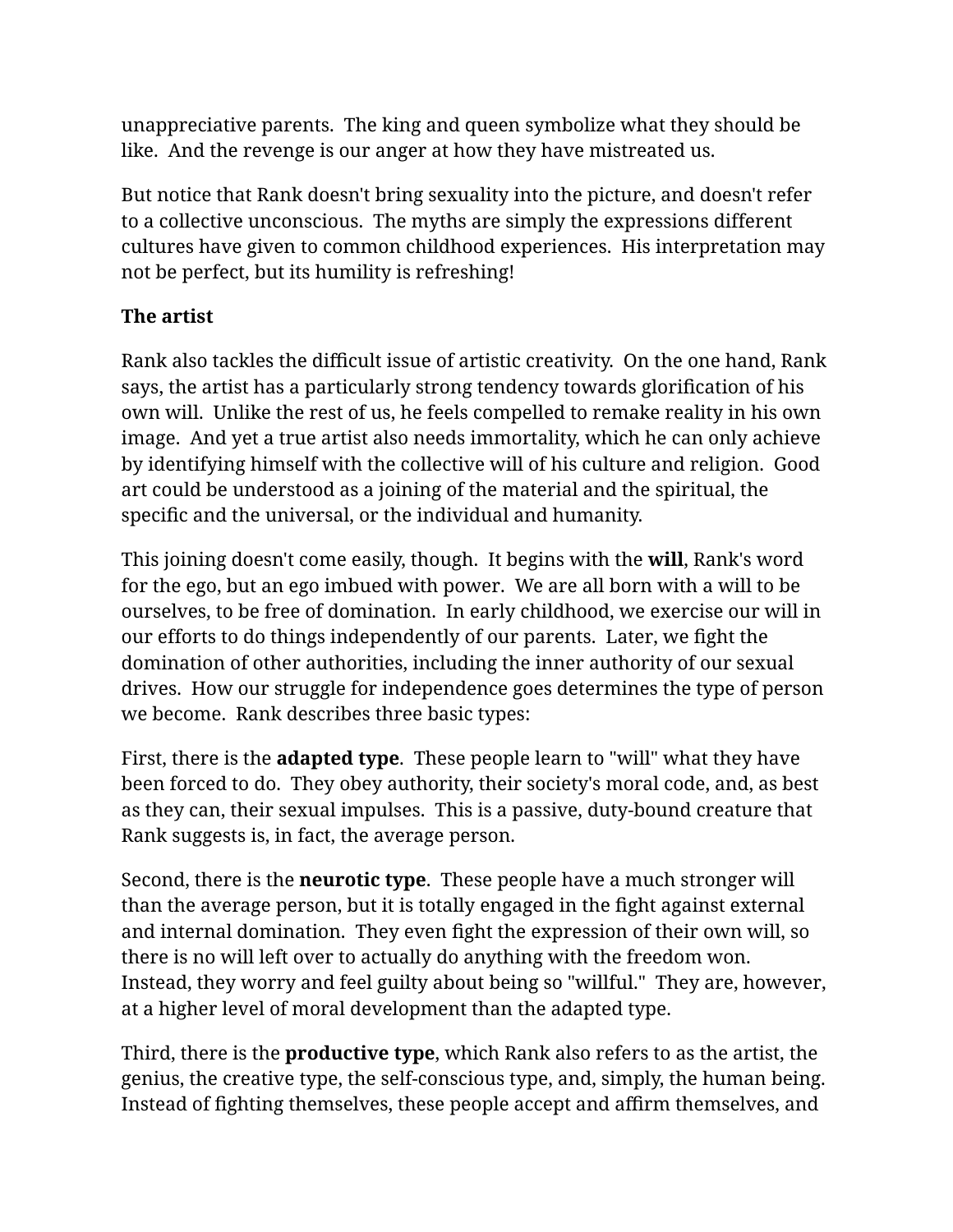create an ideal, which functions as a positive focus for will. The artist creates himself or herself, and then goes on to create a new world as well.

### **Life and death**

Another interesting idea Rank introduced was the contest between life and death. He felt we have a "**life instinct**" that pushes us to become individuals, competent and independent, and a "**death instinct**" that pushes us to be part of a family, community, or humanity. We also feel a certain fear of these two. The "**fear of life**" is the fear of separation, loneliness, and alienation; the "**fear of death**" is the fear of getting lost in the whole, stagnating, being no-one.

Our lives are filled with separations, beginning with birth. Rank's earliest work, in fact, concerned **birth trauma**, the idea that the anxiety experienced during birth was the model for all anxiety experienced afterwards. After birth, there's weaning and discipline and school and work and heartbreaks.... But avoiding these separations is, literally, avoiding life and choosing death -- never finding out what you can do, never leaving your family or small town, never leaving the womb!

So we must face our fears, recognizing that, to be fully developed, we must embrace both life and death, become individuals and nurture our relationships with others.

Otto Rank never founded a "school" of psychology like Freud and Jung did, but his influences can be found everywhere. He has had a significant impact on Carl Rogers, a more subtle one on the older Adler, as well as Fromm and Horney, and an influence on the existentialists, especially Rollo May. Other people have "reinvented" his ideas, and we can find bits and pieces of Otto Rank in competence motivation, reactance theory, and terror management theory.

If you would like to learn more about Otto Rank's theory, his most important works are *Art and Artist*, *Truth and Reality*, and *Will Therapy*.